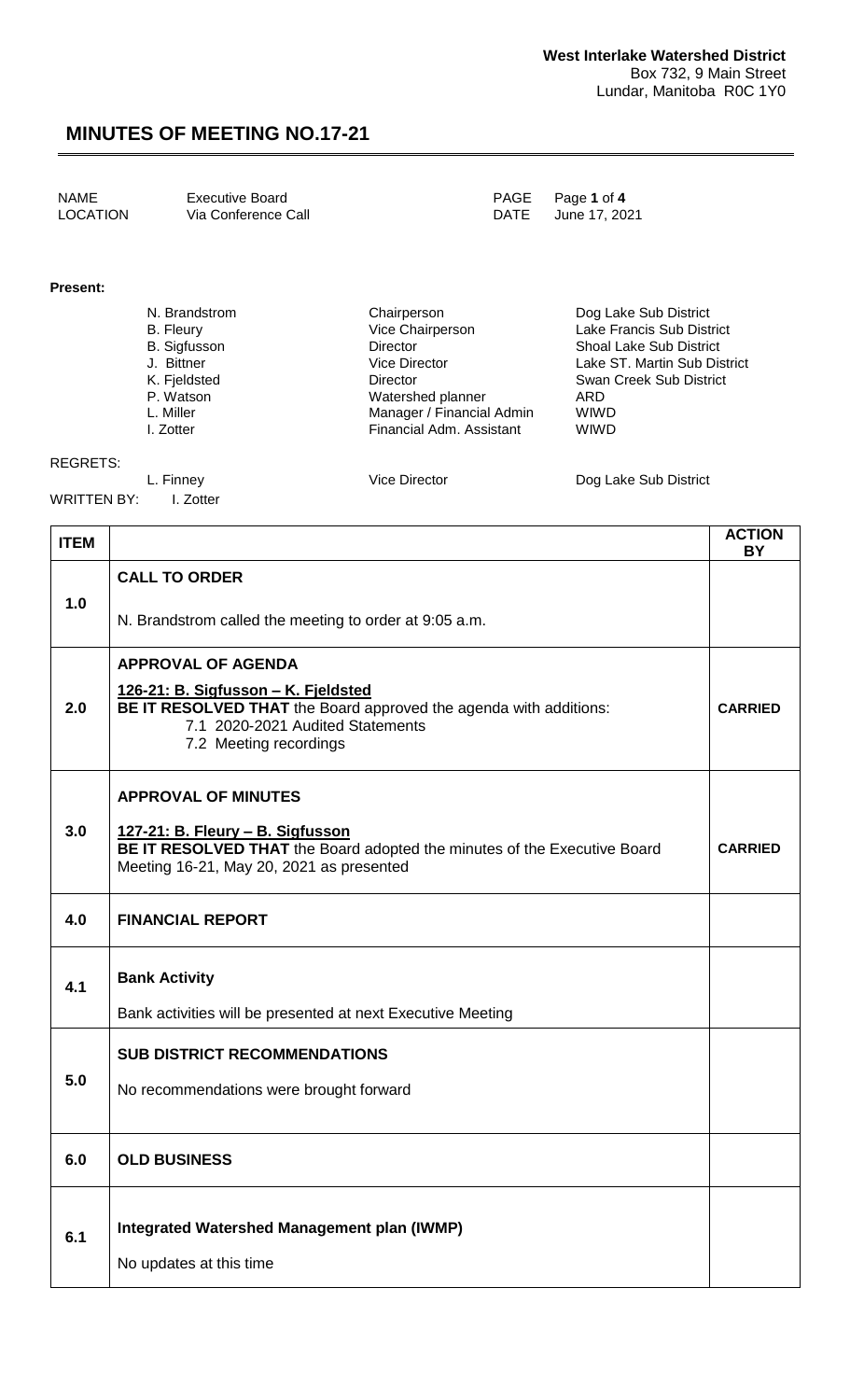| <b>NAME</b><br><b>LOCATION</b> | <b>Executive Board</b><br>Via Conference Call | PAGE<br>Page 2 of 4<br>June 17, 2021<br><b>DATE</b> |  |
|--------------------------------|-----------------------------------------------|-----------------------------------------------------|--|
|                                |                                               |                                                     |  |

| 6.2  | <b>Northwest Interlake IWMP</b><br><b>Tabled</b>                                                                                                                                                                                                                                                            |  |
|------|-------------------------------------------------------------------------------------------------------------------------------------------------------------------------------------------------------------------------------------------------------------------------------------------------------------|--|
| 6.3  | <b>Siglunes Project / Burnt Lake</b><br>No updates at this time.                                                                                                                                                                                                                                            |  |
| 6.4  | <b>Policy</b><br><b>Tabled</b>                                                                                                                                                                                                                                                                              |  |
| 6.5  | <b>Conservation Trust Fund / Cover Crops</b><br>Final payment has been received                                                                                                                                                                                                                             |  |
| 6.6  | <b>GRowing Outcomes in Watershed (GROW)</b><br>Local GROW Committee reviewed applications on hand, projects for GROW 2020-2022<br>have been allocated. Remaining funds will be distributed this fiscal year.                                                                                                |  |
| 6.7  | <b>Winter Watering System Applications</b><br>One applicant completed the project, the system is missing some components. Letter<br>was sent to the applicant informing that all components must be in place before WIWD<br>can issue the payment. Response has not been received.                          |  |
| 6.8  | <b>Tree Program 2020/2021</b><br>The distribution of approximately 2900 trees is almost completed. Up to date 10<br>orders have not been claimed yet.                                                                                                                                                       |  |
| 6.9  | <b>Irrigation Plow</b><br>The WIWD's Liability Policy does not need to be updated due to new rental services of<br>irrigation plow.<br>The WIWD received two requests for rentals. The Board highly recommended to<br>ensure with applicant that all needed materials are purchased prior to plow's rental. |  |
| 6.10 | Eco Canada / Casual Employee<br>Request for funding to Eco Canada has been submitted. The decision is pending at<br>this time.                                                                                                                                                                              |  |
| 6.11 | <b>GROW Trust</b><br>GROW proposal for 2021-2023 submitted on February 19, 2021. Requested amount<br>of \$403,662.00 has been confirmed.                                                                                                                                                                    |  |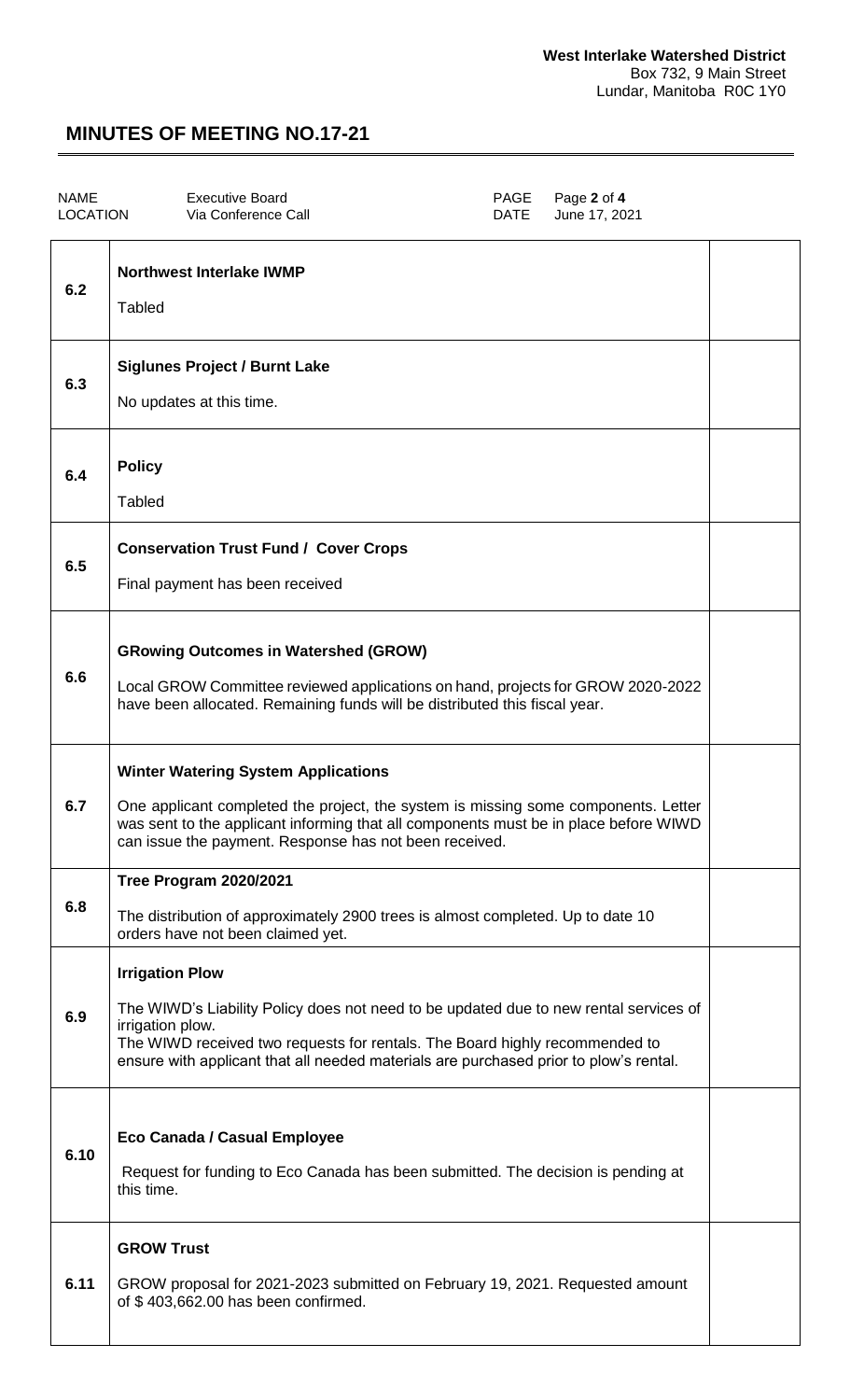| <b>NAME</b><br><b>LOCATION</b> | <b>Executive Board</b><br>Via Conference Call                                                                                                                                                                                                                                                                                                                                                                                                                                                                                                                                                                                                                                                                                                                                                                                                                                     | PAGE<br>DATE | Page 3 of 4<br>June 17, 2021 |                                  |
|--------------------------------|-----------------------------------------------------------------------------------------------------------------------------------------------------------------------------------------------------------------------------------------------------------------------------------------------------------------------------------------------------------------------------------------------------------------------------------------------------------------------------------------------------------------------------------------------------------------------------------------------------------------------------------------------------------------------------------------------------------------------------------------------------------------------------------------------------------------------------------------------------------------------------------|--------------|------------------------------|----------------------------------|
| 6.12                           | Ag Action Program / Environmental Farm Plan (EFP)<br>The Riparian Area Restoration and Enhancement Projects approved by the Ag Action<br>Program for \$81,550.00 is in progress. Project at Burnt Lake location has been<br>completed, project at Hatchery Drain is in the progress.                                                                                                                                                                                                                                                                                                                                                                                                                                                                                                                                                                                              |              |                              |                                  |
| 6.13                           | 2021-2022 Budget<br>Final Budget 2021-2022 has been presented to the Board.<br>The Board discussed overtime. Due to increased amount of funding and delivered<br>projects staff is accumulating overtime in order to deliver programming. Weekly<br>number of hours is fluctuating depending on ongoing activities. The Board decided<br>that timesheets will be reviewed by the Board monthly and overtime will be paid at 1.5<br>rate.<br>The Board reviewed 2021-2022 Budget. Final numbers may be adjusted pending to<br>confirmation of external funds from Eco Canada.<br>128-21: B. Sigfusson - B. Fleury<br>BE IT RESOLVED THAT the Board approved to pay overtime for L. Miller and I.<br>Zotter at 1.5 rate during the term of their employment.<br><u> 129-21: B. Fleury - J. Bittner</u><br>BE IT RESOLVED THAT the Board approved 2021-2022 Budget pending tentative |              |                              | <b>CARRIED</b><br><b>CARRIED</b> |
| 6.14                           | adjustments<br><b>Green Team and Canada Summer Job</b><br>The WIWD submitted applications for the wage subsidy programs to Green Team and<br>Canada Summer Job funding. Confirmations have been received. Position has been<br>assigned.                                                                                                                                                                                                                                                                                                                                                                                                                                                                                                                                                                                                                                          |              |                              |                                  |
| 6.15                           | <b>Conservation Trust 2021</b><br>The Agreement with MHHC is pending. WIWD is waiting for Insurance Certificate from<br>new insurer. Once Certificate received, the Agreement will be ready to sign.                                                                                                                                                                                                                                                                                                                                                                                                                                                                                                                                                                                                                                                                              |              |                              |                                  |
| 7.0                            | <b>NEW BUSINESSES</b>                                                                                                                                                                                                                                                                                                                                                                                                                                                                                                                                                                                                                                                                                                                                                                                                                                                             |              |                              |                                  |
| 7.1                            | 2020-2021 Audited Statements<br>The Board reviewed 2020-2021 Audited Financial Statements and recommendations.<br>The Board decided that cash will be deposited immediately once it accumulated<br>between \$250 and \$300.<br>130-21: B. Sigfusson - K. Fjeldsted<br>BE IT RESOLVED THAT the Board accepted 2020-2021 Audited Financial<br><b>Statements</b>                                                                                                                                                                                                                                                                                                                                                                                                                                                                                                                     |              |                              | <b>CARRIED</b>                   |
| 7.2                            | <b>Meeting Recordings</b><br>Suggestion was made to purchase voice recording or to utilize online recording<br>function and to record all meetings. The Board discussed the suggestion. Throughout<br>the discussion the Board decided that every resolution will be read out loud prior to<br>voting, as such the full audio recording of the meeting will not be necessary.                                                                                                                                                                                                                                                                                                                                                                                                                                                                                                     |              |                              |                                  |